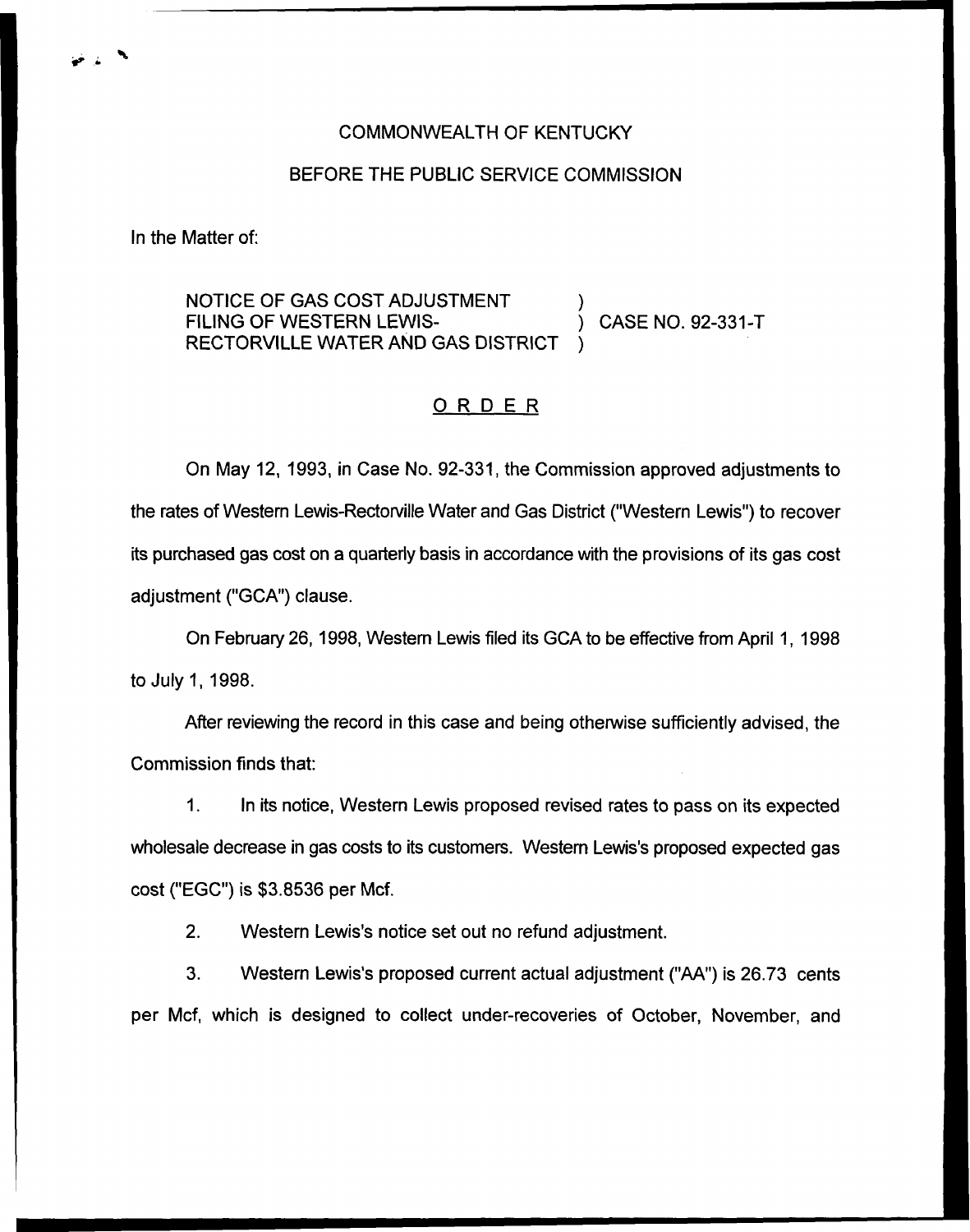December 1997 gas cost from its customers. The total AA of 3.35 cents per Mcf reflects the current net under-recovery, as well as previous quarters' under- and over-recoveries.

4. Western Lewis's notice set out a current balance adjustment ("BA") of .28 cent per Mcf to reconcile a previous quarter AA. The previous quarter BA should be (2.81) cents per Mcf instead of 3.77 cents per Mcf; the second previous quarter BA should be 2.72 cents per Mcf instead of 2.81 cents per Mcf; and the third previous quarter BA should be 1.84 cents per Mcf instead of (1.84) cents per Mcf. The total BA is 2.03 cents per Mcf.

5. These combined adjustments produce a corrected gas cost recovery rate ("GCR") of \$3.9074 per Mcf, 37.30 cents per Mcf less than its prior rate.

6. The revised rates in the Appendix to this Order are fair, just, and reasonable, in the public interest, and should be approved for service rendered on and after April 1, 1998.

IT IS THEREFORE ORDERED that:

1. Western Lewis's proposed rates are denied.

2. The rates in the Appendix to this Order are fair, just, and reasonable, and are effective for service rendered on and after April 1, 1998.

3. Within 30 days of the date of this Order, Western Lewis shall file with this Commission its revised tariffs setting out the rates authorized herein.

 $-2-$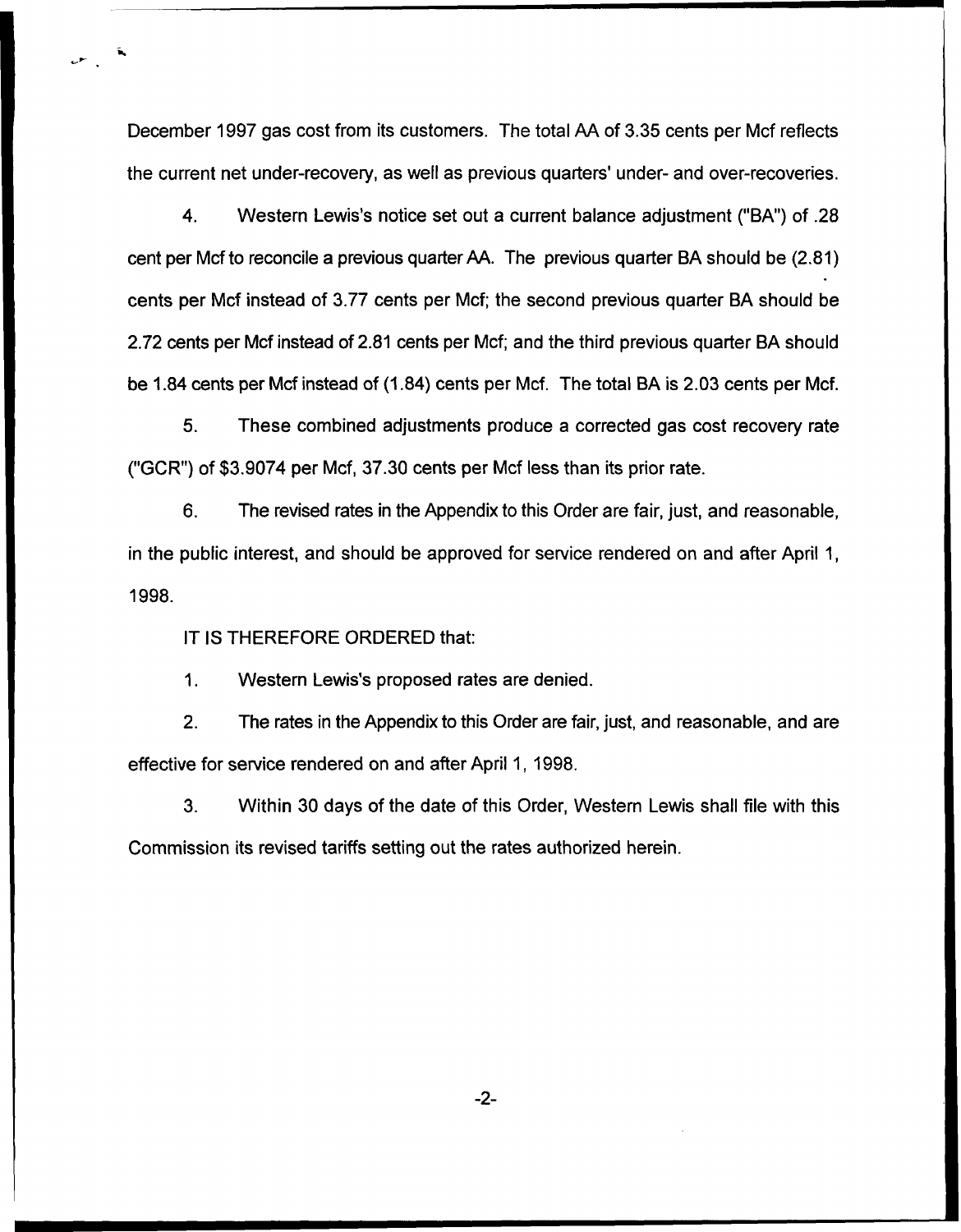Done at Frankfort, Kentucky, this 31st day of March, 1998.

# PUBLIC SERVICE COMMISSION

<u>Jelfor</u>  $\overbrace{\text{Chairman}}^{\text{C}}$ 

Vice Chairmán

Guus

Commissioner

ATTEST:

ኈ

Executive Director